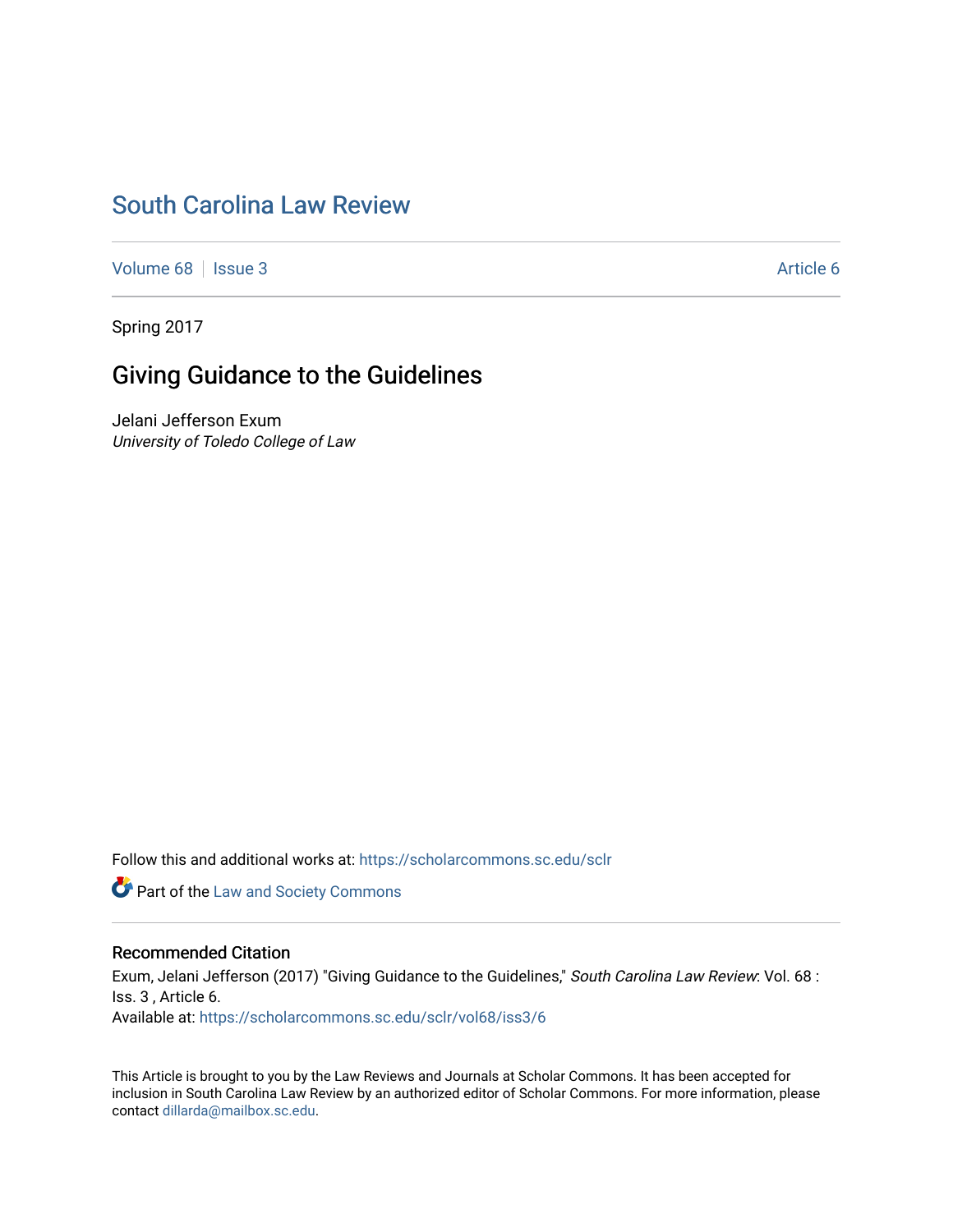Jelani Jefferson Exum\*

|  | I. GUIDELINES RESPONSES TO SENTENCING REFORM 455              |
|--|---------------------------------------------------------------|
|  |                                                               |
|  | III. WHEN JUDGES QUESTIONS SENTENCING GUIDELINES: PRELIMINARY |
|  |                                                               |
|  | A. Overall Concerns About Sentencing Guidelines462            |
|  | B. Particular Aspects of the Guidelines More Suspicious Than  |
|  |                                                               |
|  | C. Criticism Regarding the Development of Guidelines 463      |
|  |                                                               |
|  | IV. CONCLUSION: JUDGES, SENTENCING REFORM, AND THE POTENTIAL  |
|  |                                                               |

Throughout the country, we are seeing sentencing reform efforts reshape the way resources are being used to control crime and punish offenders.<sup>1</sup> Fueled mostly by the practical challenges of overcrowded prisons and mounting costs, lawmakers have been willing to amend existing law in order to reduce incarceration for low-level, nonviolent offenders.<sup>2</sup> This same effort at being "smart on crime" has been embraced **by** the federal government as well.<sup>3</sup> While most of these changes are in the form of changes to mandatory minimum laws, the use of evidence-based sentencing

**<sup>\*</sup>** Professor, University of Toledo College of Law. Professor Jefferson Exum would like to thank the law firm, Eastman **&** Smith, Ltd., for providing research support and funding her interview travel through its Faculty Scholarship Support Award.

**<sup>1.</sup>** *See, e.g.,* Marc **A.** Levin, *Smart on Crime: With Prison Costs on the Rise, Ohio Needs Better Policies for Protecting the Future,* **BUCKEYE INST.** FOR **PUB.** POL'Y. **SOLUTIONS** (Nov. 2010), http://www.buckeyeinstitute.org/uploads/files/buckeye-smart-on-crime **(1).pdf.**

<sup>2.</sup> *Id.* at **12-13.**

**<sup>3.</sup>** For example, in **2013** the **U.S.** Attorney General launched a "Smart on Crime" initiative, designed to "identify reforms that would ensure federal laws are enforced more fairly and-in an era of reduced budgets-more efficiently." U.S. DEP'T OF JUSTICE, ATTORNEY **GENERAL'S** SMART **ON** CRIME **INITIATIVE (2013).**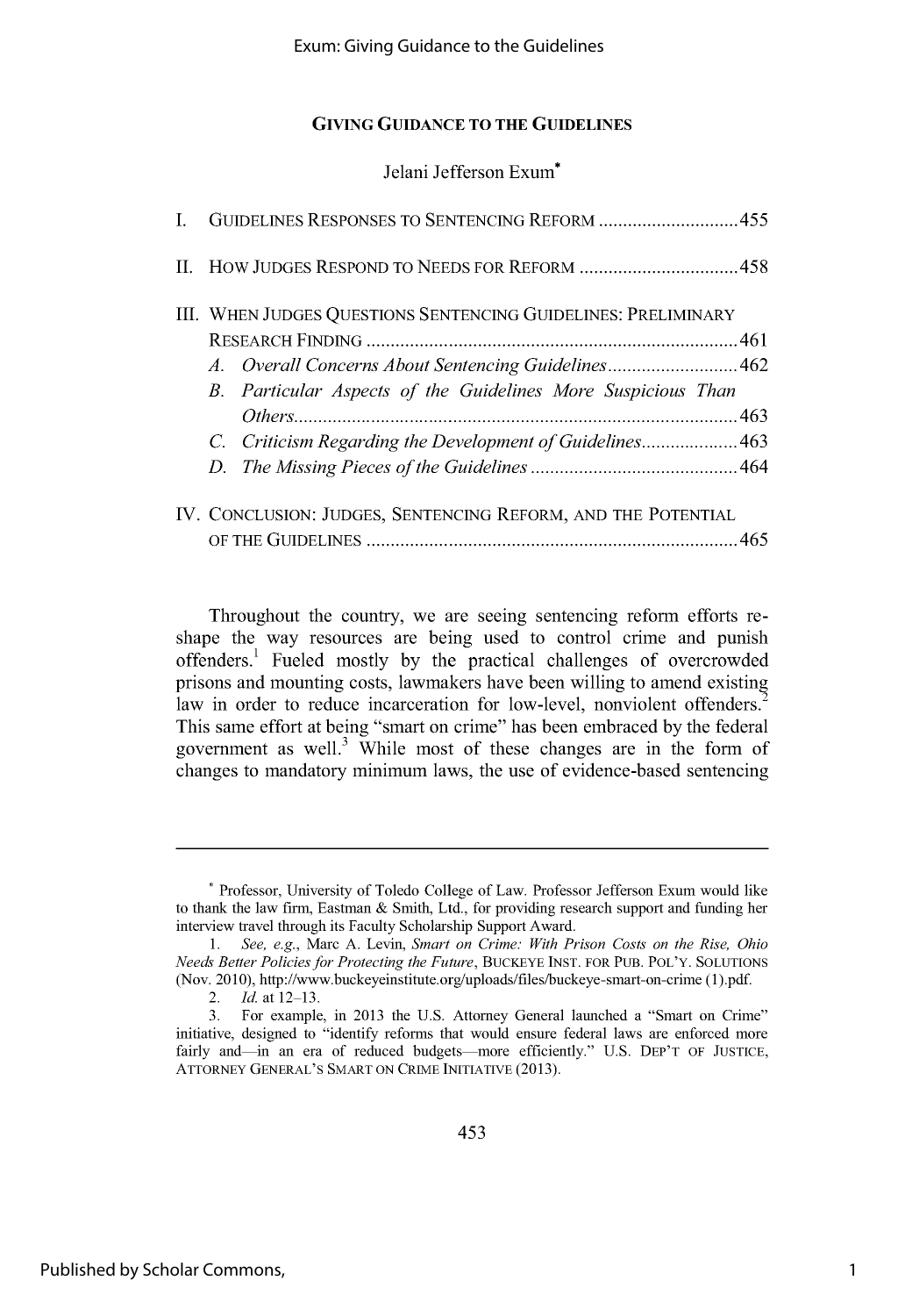## **SOUTH** CAROLINA LAW REVIEW 454 [VOL. **6 8:** 45 **3**

practices, and a focus on diversion and re-entry programs,<sup>4</sup> the role that the actual sentencers—the judges—play in the process should not be ignored. Any reform of federal sentencing necessarily requires reforming the **U.S.** Sentencing Guidelines to incorporate those changes. However, now that the sentencing guidelines are advisory, judges can follow their own policy rationales in deciding what sentences are reasonable for each offender before them.5 Therefore, though Congress may have made certain changes to sentencing law, and the Attorney General may have shifted law enforcement and punishment priorities, when it comes to individual sentencing decisions, judges are free to follow their own vision of sentencing reform. While judicial sentencing discretion has its benefits when it comes to individualizing sentences, unfortunately, judges often do not have enough relevant information to adequately determine what amount and type of punishment is appropriate to achieve punishment goals. However, my interviews with federal district judges indicate that many judges are very open to receiving such information. Thus, federal sentencing reform efforts should include the development of a way to effectively deliver information about sentencing goals and purposes to district judges. The Guidelines could be used to accomplish this task, but that would require allowing the needs of judges to give guidance to the Guidelines.

In the decade since the **U.S.** Sentencing Guidelines became advisory under *U.S. v. Booker*,<sup>6</sup> much attention has been paid to the frequency with which federal district judges still sentence within those Guidelines.<sup>7</sup> The **U.S.** Sentencing Commission has undoubtedly spent valuable time and resources in meetings, research, and data collection for the Guidelines, yet those judges who have chosen to depart from the applicable Guidelines ranges do so because they find a non-Guidelines sentence to be reasonable and in line with the  $18 \text{ U.S.C. } 3553(a) \text{ factors}^8$  in a specific case or for a specific set of offenses.<sup>9</sup> While it may be the case that the Guidelines could never (and perhaps should not aim to) capture all of the factors that judges

*<sup>4.</sup> See, e.g.,* **NAT'L** GOVERNOR'S Ass'N., **NAT'L** GOVERNOR'S Ass'N. CTR. FOR **BEST** PRACTICES, **STATE** EFFORTS **IN SENTENCING AND** CORRECTIONS REFORM *2-5* **(2011).**

*<sup>5.</sup> See* United States v. Kimbrough, *552* **U.S.** *85, 85* **(2007).**

**<sup>6.</sup>** United States v. Booker, *543* **U.S.** 220, *245 (2005).*

**<sup>7.</sup>** Each year the Sentencing Commission publishes Federal Sentencing Statistics, including data on sentences imposed and their relation to the applicable Guidelines ranges. For example, see **U.S. SENTENCING COMM'N.,** FEDERAL **SENTENCING** STATISTICS **2015** (Apr. **2016).**

**<sup>8.</sup>** *See* infra note **26.**

**<sup>9.</sup>** *See* **U.S. SENTENCING COMM'N., AN** OVERVIEW OF THE FEDERAL **SENTENCING** GUIDELINES **(2016)** (explaining that judges may depart from the guideline range in certain situations).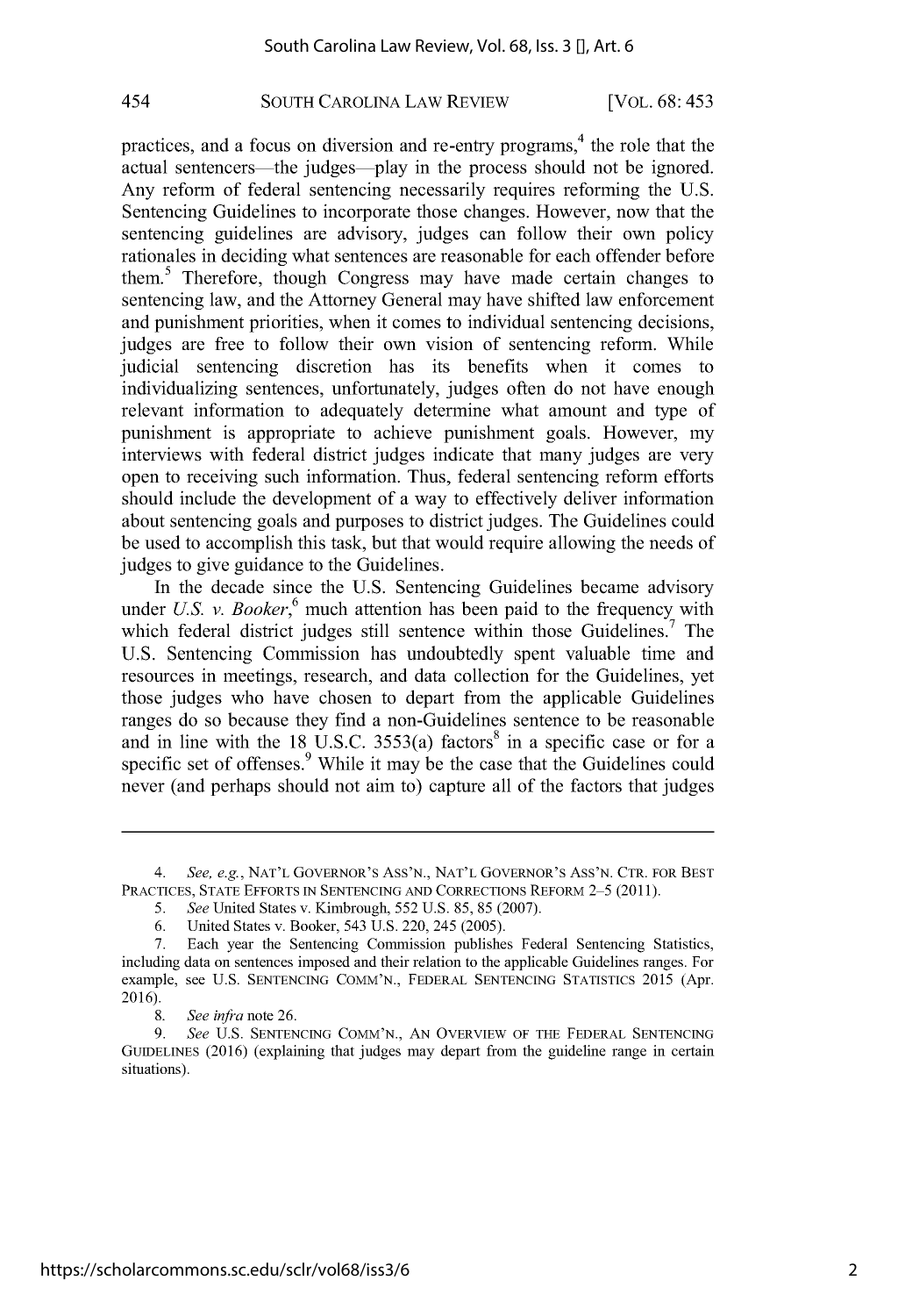may find compelling in a precise case, this Article argues that more focus needs to be paid to what can be learned from the instances in which judges depart from the Guidelines.<sup>10</sup> These departures may teach us valuable lessons about what motivates judges in their sentencing decisions and will allow the Commission to determine whether certain sentencing factors and considerations should be included, deleted, or altered in the Guidelines calculations.<sup>11</sup>

This Article explores the Author's findings gathered in the course of several interviews with federal district judges throughout the country. While the Guidelines remain a significant force in sentencing, sentencing judges have a host of opinions regarding the utility and reliability of their content. As this Article explains, many of the reasons for the variety of those views are founded on varied perceptions of the transparency (or lack thereof) of the Guideline range determination process, and the ease (or lack thereof) of access to information regarding sentencing ranges, factors, and other data from the Sentencing Commission. Ultimately, this Article argues that there is an opportunity for the Sentencing Commission to revamp the Guidelines to satisfy the criticisms of skeptical judges and to bolster the usefulness of the Guidelines even for judges who are already inclined to find Guidelines range sentences reasonable in many cases. Such a re-envisioning of the Sentencing Guidelines as responsive to the needs of sentencing judges will allow judges to more consistently and effectively fulfill the requirement that they impose reasonable sentences that reflect the **§** 3553(a) factors. In this way, judges can be brought into the fold of sentencing reform.

#### **I.** GUIDELINES **RESPONSES** TO **SENTENCING** REFORM

When federal sentencing laws change, so do the **U.S.** Sentencing Guidelines. While some changes to the Guidelines are based on the Sentencing Commission's desire to clarify language or to bring Guidelines provisions more in line with the Commission's policy statements, a number of Guidelines amendments are a response to Congressional changes to sentencing laws. In a recent report of Guidelines amendments that will take effect in November **2016,** the Commission listed several changes to the

*<sup>10.</sup>* See **U.S. SENTENCING COMM'N., AMENDMENTS** TO THE **SENTENCING** GUIDELINES (effective Nov. **1, 2016)** (explaining that the reasons for some of the proposed amendments are in response to changes in sentencing laws). The full updated **2016** Guidelines Manual can be found at http://www.ussc.gov/guidelines/2016-guidelines-manual.

*<sup>11.</sup>* See *id.* (explaining the various reasons for each proposed amendment to the sentencing guidelines).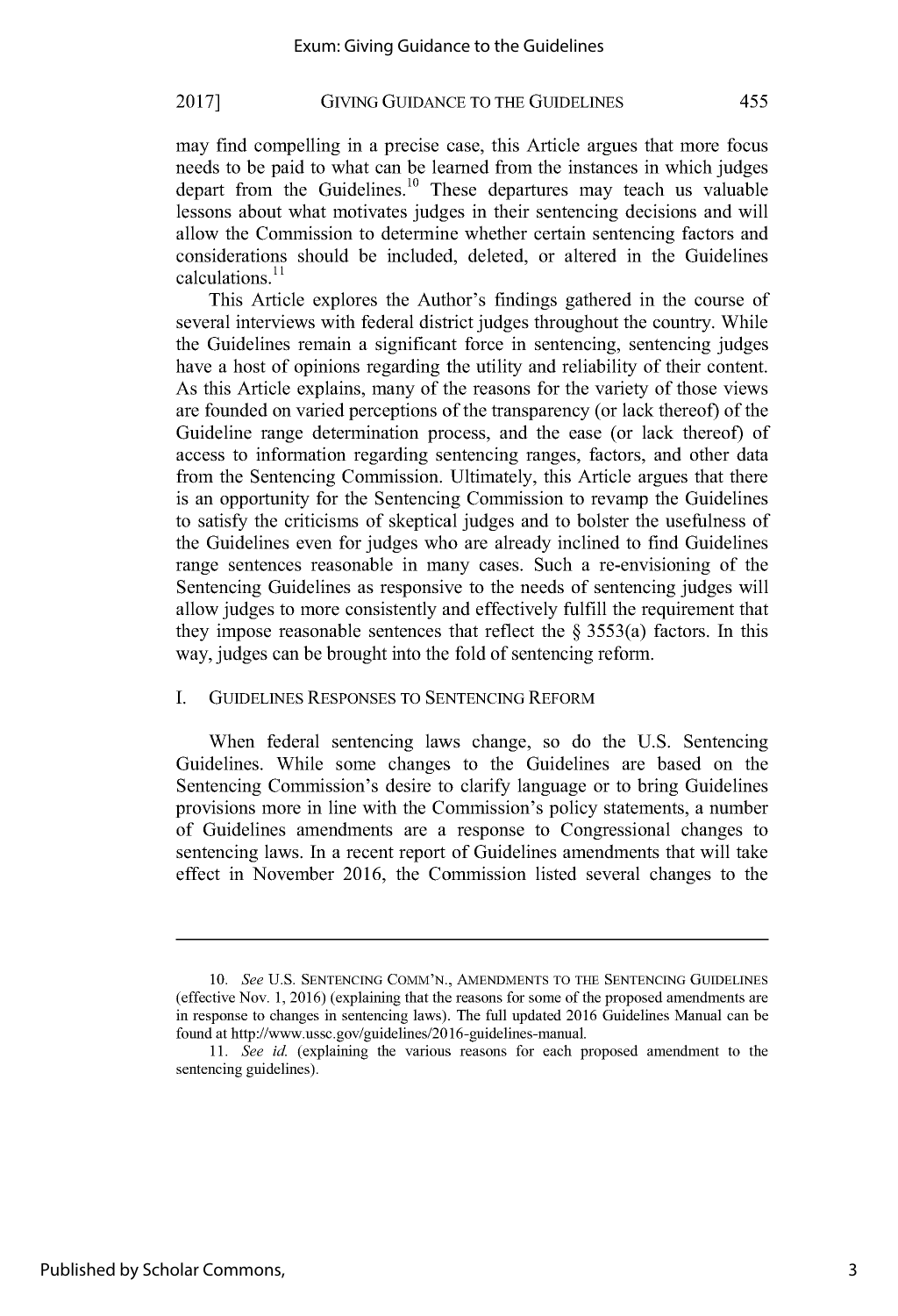## **SOUTH** CAROLINA LAW REVIEW 456 [VOL. **6 8:** 45 **3**

Guidelines that were based on new offenses or changes in punishment.<sup>12</sup> For example, in **2008** and 2014, Congress made changes to the Animal Welfare Act, including increasing the punishment for certain animal fighting offenses and creating two new offenses related to attending animal fights. $13 \text{ In}$ response, the Sentencing Commission adopted new Guidelines provisions that increased the base offense level for those animal fighting offenses receiving harsher punishment and created a base offense level for the new offenses.<sup>14</sup> The Commission also developed new departure Guidelines for these offenses.<sup>15</sup> Thus, when judges sentence for these changed offenses, they will have new Guidelines provisions to consult.<sup>16</sup> In developing these new provisions, the Sentencing Commission explains that it is informed **by** public commentary and testimony, as well as other data relevant to sentencing such as the frequency that certain lengths of sentences are imposed.<sup> $17$ </sup> Therefore, when judges sentence in cases of these new or changed offenses, they are not only consulting new Guidelines, they are consulting new Guidelines that are the basis of thorough research and extensive deliberation.

The research and data collection undertaken **by** the **U.S.** Sentencing Commission often results in Guidelines being ahead of Congress in taking progressive sentencing reform stances. The animal fighting offenses provide an example of Congress increasing punishment, even in the face of trends toward reducing incarceration. The Sentencing Commission, though, sometimes urges Congress to reduce punishment when its research shows that current sentencing laws are out of line with justice and fairness. **A** clear example of this Guidelines-led reform is the story of cocaine offense sentencing. The Anti-Drug Abuse Act of **1986** imposed the infamous **100** to 1 crack to powder cocaine sentencing ratio, which required **100** times more powder cocaine to trigger the same mandatory minimum sentence applicable to crack cocaine trafficking offenses.<sup>18</sup> The criticisms of the Act were immediate and continued for decades. Those criticisms focused mainly on

**<sup>12.</sup>** *Id*

**<sup>13.</sup>** Agricultural Act of 2014, Pub. L. No. **113-79, § 12308, 128** Stat. **990, 990** (2014); Food, Conservation, and Energy Act of **2008,** Pub. L. No. 110-234, **§ 14207(b),** 122 Stat. 1461, 1462 **(2008).**

<sup>14.</sup> **U.S. SENTENCING COMM'N.,** supra *note* **10,** at **6-8.**

*<sup>15.</sup> Id at 9.*

**<sup>16.</sup>** *Id at 6-8.*

**<sup>17.</sup>** *Id*

**<sup>18.</sup>** Anti-Drug Abuse Act of **1986,** Pub. L. No. **99-570, §** 1002, **100** Stat. **3207 (1986);** *See generally* Jelani Jefferson Exum, *Forget* Sentencing *Equality: Moving From the "Cracked"* Cocaine Debate *Toward Particular Purpose* Sentencing, **18** LEWIS **& CLARK L.** REv. **95, 102-05** (2014) (explaining the development of this ratio).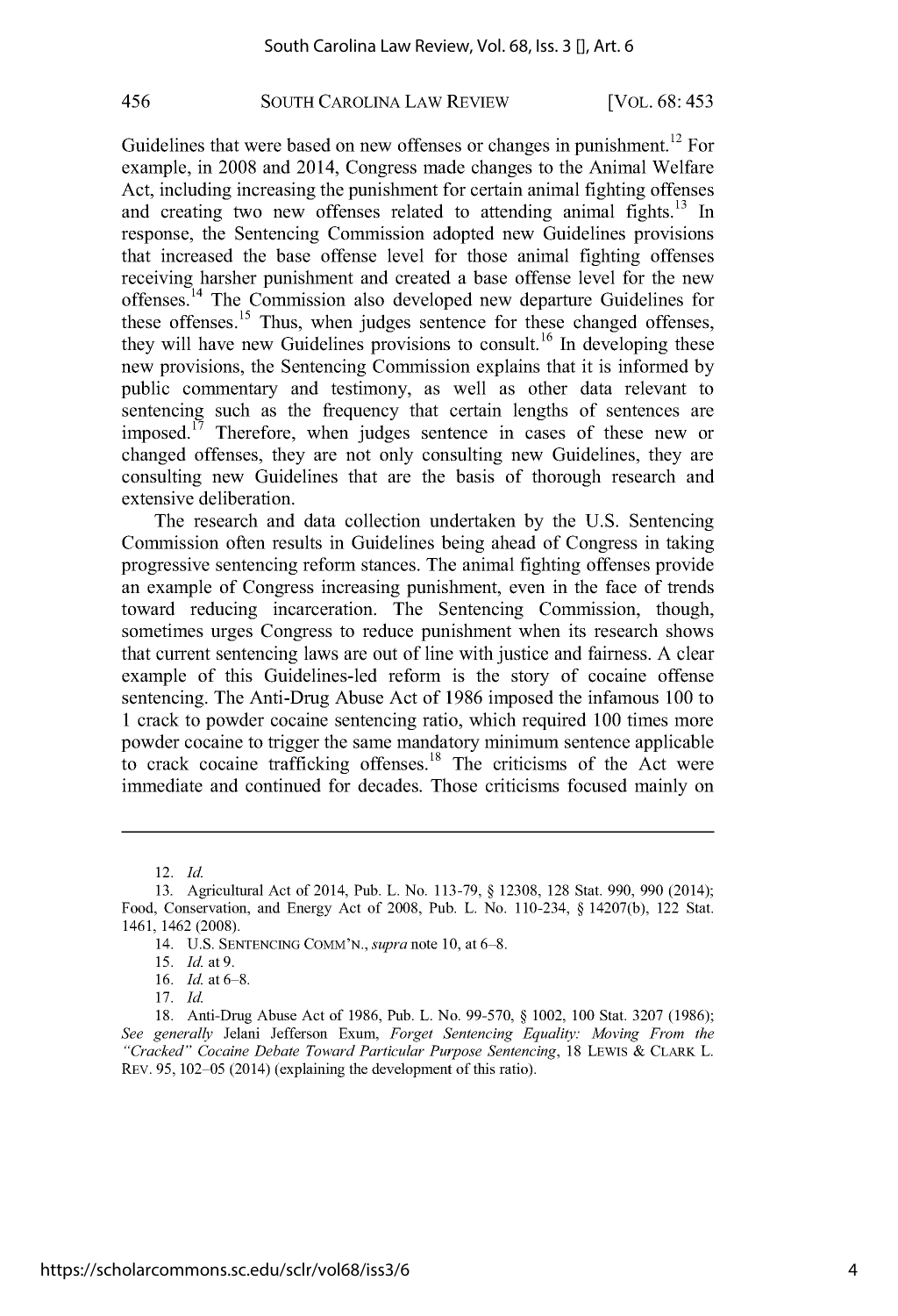the disparate racial impact that the  $100$  to 1 ratio created.<sup>19</sup> The Sentencing Commission was among those repeatedly calling for Congress to reform these racially biased drug sentencing laws. The Sentencing Commission issued recommendations to Congress to change crack cocaine sentencing in <sup>20</sup> February and May of *1995,* again in **1997,** and yet again in 2002 and 2004. In each instance, Congress failed to answer with any cocaine sentencing reform. Finally, in **2007,** the Commission took matters into its own hands and enacted a series of Guidelines' amendments to deal with this sentencing disparity issue. Amendment **706,** effective November **1, 2007,** reduced **by** two levels the base offense level for most crack offenses.<sup>21</sup> As the Commission noted when it enacted Amendment **706:**

The Commission, however, views the amendment only as a partial remedy to some of the problems associated with the 100-to-1 drug quantity ratio. It is neither a permanent nor a complete solution to those problems. Any comprehensive solution requires appropriate legislative action **by** Congress. It is the Commission's firm desire

*<sup>19.</sup>* See, e.g., Richard Dvorak, Cracking the Code: "De-Coding" Colorblind Slurs During the Congressional Crack Cocaine Debates, **5** MICH. **J. RACE &** L. **611, 613 (1999)** (arguing that "members of Congress and the media 'coded' messages to gain support for the passage of the Anti-Drug Abuse Act of **1986");** Knoll **D.** Lowney, Smoked Not Snorted: Is Racism Inherent in Our Crack Cocaine Laws?, 45 WASH. **U. J.** URB. **& CONTEMP.** L. 121, 121 (1994) (discussing the rate of incarceration among African Americans with drug-related crimes, demographics of crack cocaine users, and failure **by** the Federal government to provide equal protection to all races); Kenneth B. Nunn, Race, Crime, and the Pool of Surplus Criminality: Or *Why* the "War on Drugs" was a "War on Blacks", **6 J. GENDER, RACE JUSTICE 381, 397** (2002) (discussing the history of the war on drugs and resulting racial implications); see also Marcia **G.** Shein, Race and Crack Cocaine Offense: Correcting **A** Troubling Injustice Post-Booker, **CHAMPION,** Apr. **2007,** at **18.**

<sup>20.</sup> Amendments to the Sentencing Guidelines for **U.S.** Courts, **60** Fed. Reg. *25075* (May **10, 1995); U.S. SENTENCING** COMM., **105TH CONG., SPECIAL** REPORT TO **CONGRESS: COCAINE AND** FEDERAL **SENTENCING** POLICY **(1997); U.S. SENTENCING** COMM., **107TH CONG.,** REPORT TO **CONGRESS: COCAINE AND** FEDERAL **SENTENCING** POLICY 1-14 (2002); **U.S. SENTENCING** COMM., **108TH CONG., FIFTEEN** YEARS OF GUIDELINES **SENTENCING** (2004).

*<sup>21.</sup> See* Amendments to the Sentencing Guidelines for **U.S.** Courts, **72** Fed. Reg. **51882-83** (Sept. **11, 2007)** (assigning a base offense level to every federal criminal offense). Chapter Three of the Sentencing Guidelines also included several sections of adjustments that add points to the base offense level based on particular offense factors and offender conduct (i.e., role in the offense, type of victim, etc.) because the Sentencing Commission adopted a system of "real offense sentencing." The sum of the total offense level which corresponds to the Sentencing Grid is matched up with a criminal history category to result in a sentencing range. *Id.*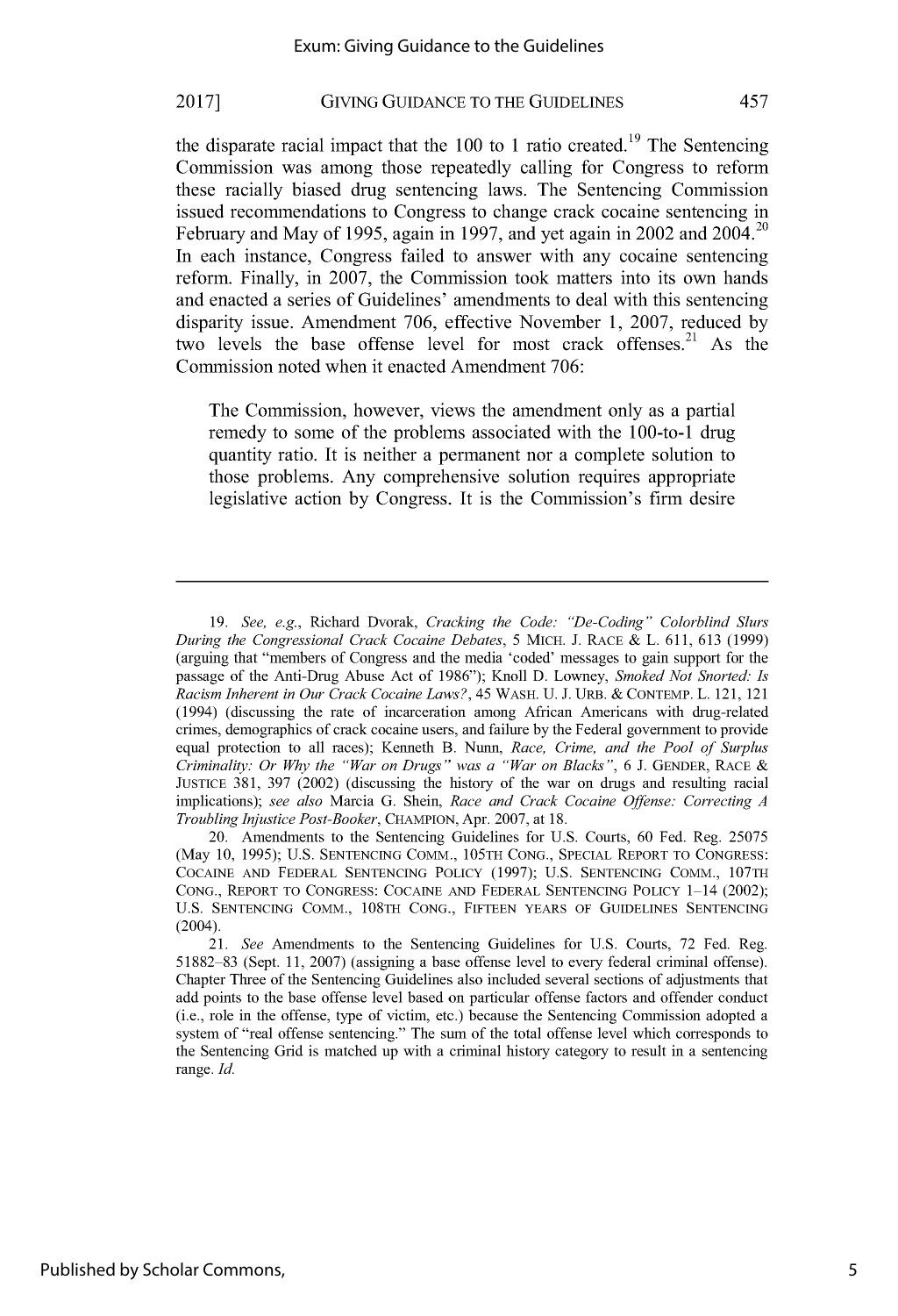## **SOUTH CAROLINA LAW REVIEW** [VOL. 68: 453

that this report will facilitate prompt congressional action addressing the 100-to-1 drug quantity ratio. $<sup>2</sup>$ </sup>

Though it took three years, the Commission's hope for Congressional action was finally realized. The resulting Fair Sentencing Act of 2010 (the **"FSA")** decreased the powder to crack cocaine sentencing ratio to nearly **18:1.23** During this period of discourse that eventually led to reform, some district court judges were acting out their own ideas about sentencing fairness. Judicial responses to the crack-powder cocaine sentencing disparities indicate that, for some judges, the guidelines were not providing enough valuable guidance in this sentencing area.

#### **II.** How **JUDGES** RESPOND TO **NEEDS** FOR REFORM

To understand how sentencing judges respond to their perception that sentencing reform is needed, one must first think about the context in which federal district judges are making their sentencing decisions. In **2005,** the **U.S.** Supreme Court decided **U.S.** *v. Booker,* in which it solved the thenmandatory **U.S.** Sentencing Guideline's violation of the Sixth Amendment jury trial right by making the Guidelines advisory.<sup>24</sup> District judges must still calculate and consider the applicable Guidelines range for each case, but then the judge is free to impose any reasonable sentence, even if it is one outside of the applicable Guidelines range.<sup>25</sup> To be reasonable, a sentence must comport with the sentencing factors delineated in **18 U.S.C. §** 3553(a).26 In the years following *Booker,* the Supreme Court had to clarify what limits there would be to a judge's sentencing discretion.

<sup>22.</sup> *Id.*

**<sup>23.</sup>** Pub. L. No. 111-220, 124 Stat. **2372** (codified at 21 **U.S.C. §** 841 (2010)).

<sup>24.</sup> United States v. Booker, *543* **U.S.** 220, **226-27 (2005).**

*<sup>25.</sup>* United States v. Gall, *552* **U.S. 38, 39 (2007).**

**<sup>26. 18</sup> U.S.C. §** *3553(a)* (2014). Pursuant to the relevant parts of **18. U.S.C. §** *3553(a),* sentencing courts shall consider:

**<sup>(1)</sup>** the nature and circumstances of the offense and the history and characteristics of the defendant;

<sup>(2)</sup> the need for the sentence imposed **...** to reflect the seriousness of the offense, to promote respect for the law, and to provide just punishment **. .. ;** to afford adequate deterrence **... ;** to protect the public **... ;** to provide the defendant with needed educational or vocational training, medical care, or correctional treatment;

**<sup>(3)</sup>** the kinds of sentences available;

<sup>(4)</sup> the kinds of sentence[s] and the sentencing range established for **...** the **...** offense;

**<sup>(5)</sup>** any pertinent policy statement **...** issued **by** the Sentencing Commission;

**<sup>(6)</sup>** the need to avoid unwarranted sentence disparities; and

**<sup>(7)</sup>** the need to provide restitution to **...** victims." *Id*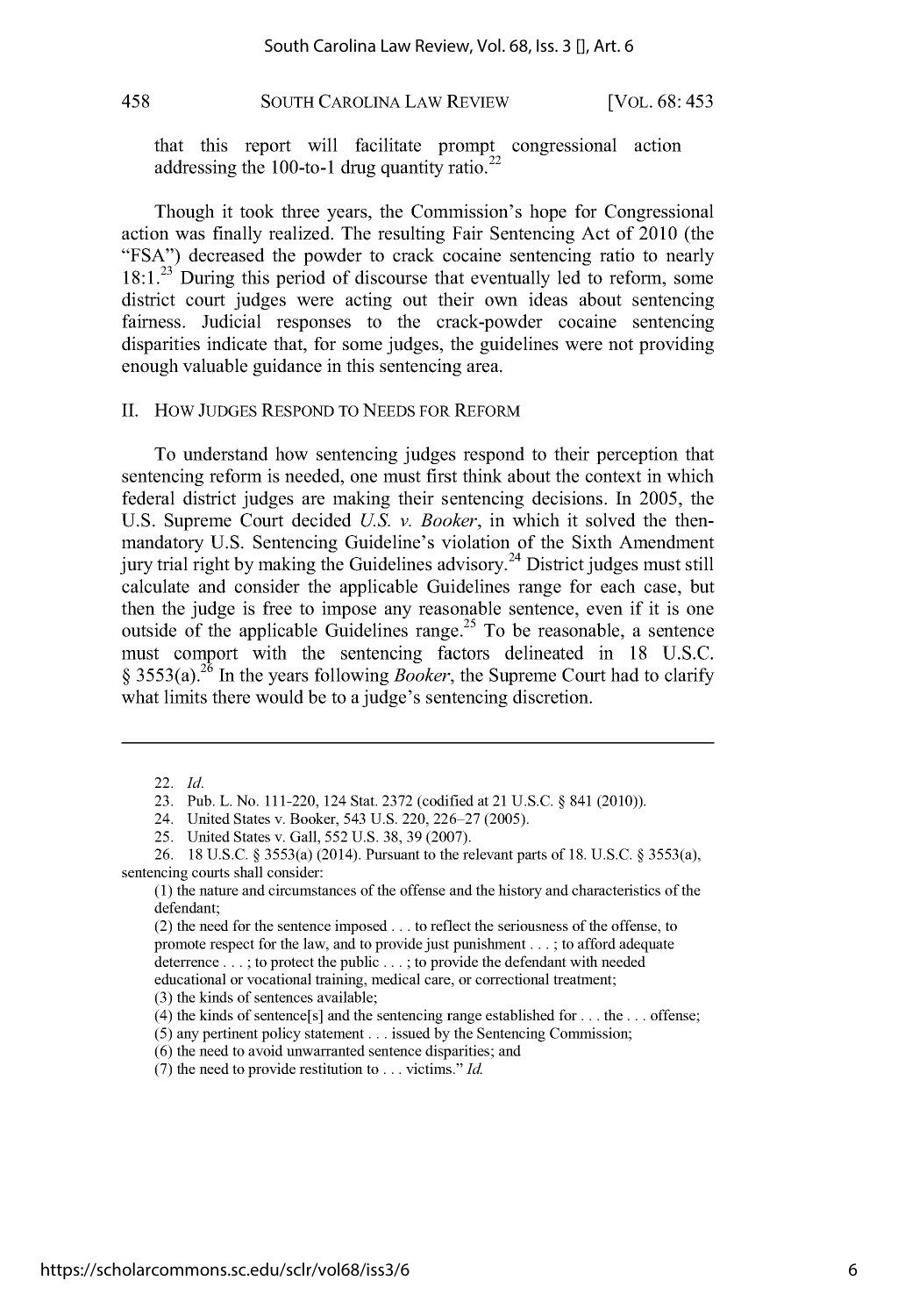One particularly important case that opened the door for judge-made **<sup>27</sup>** sentencing reform was the **2007** case, *U.S. v. Kimbrough.* In that case, the Supreme Court held that district courts "may consider the disparity between the Guidelines' treatment of crack and powder cocaine offenses" in deciding how to sentence a defendant.<sup>28</sup> After explaining the history and development of the cocaine sentencing Guidelines, the Supreme Court stated:

The crack cocaine Guidelines, however, present no occasion for elaborative discussion of this matter because those Guidelines do not exemplify the Commission's exercise of its characteristic institutional role. In formulating Guidelines ranges for crack cocaine offenses, as we earlier noted, the Commission looked to the mandatory minimum sentences set in the **1986** Act, and did not take account of "empirical data and national experience." Indeed, the Commission itself has reported that the crack/powder disparity produces disproportionately harsh sanctions, *i.e.,* sentences for crack cocaine offenses "greater than necessary" in light of the purposes of sentencing set forth in **§** *3553(a).* Given all this, it would not be an abuse of discretion for a district court to conclude when sentencing a particular defendant that the crack/powder disparity yields a sentence "greater than necessary" to achieve **§** *3553(a)'s* purposes, even in a mine-run case.29

In other words, according to the **U.S.** Supreme Court, when it came to cocaine sentencing, the **U.S.** Sentencing Guidelines did not give adequate guidance toward a reasonable sentence. And, as the Court pointed out, even the **U.S.** Sentencing Commission agreed with the potential failure of the Guidelines in this area. In the **2009** case *Spears v. U.S.,* the Supreme Court re-iterated its *Kimbrough* holding **by** clarifying that it is permissible for a sentencing judge to come up with his or her own sentencing ratio for cocaine offenses.<sup>30</sup> The door was open for judges to act as sentencing reformers, but from where they would draw their guidance was unclear.

Several sentencing judges took this freedom and ran with it—regularly departing from the Guidelines in crack cocaine cases as well as in the cases of other offenses for which the judges felt the Sentencing Guidelines would

**<sup>27.</sup>** *552* **U.S.** *85* **(2007).**

**<sup>28.</sup>** *Id. at* **85.**

**<sup>29.</sup>** *Id.* at **109-10** (internal citations omitted).

**<sup>30.</sup>** *555* **U.S. 261,** *265-66* **(2009).** As the Court explained in Spears, however, while a sentencing judges may impose her own sentencing ratio, she is still bound **by** the mandatory minimum sentencing laws for crack and powder cocaine offenses. *Id.* at **267.**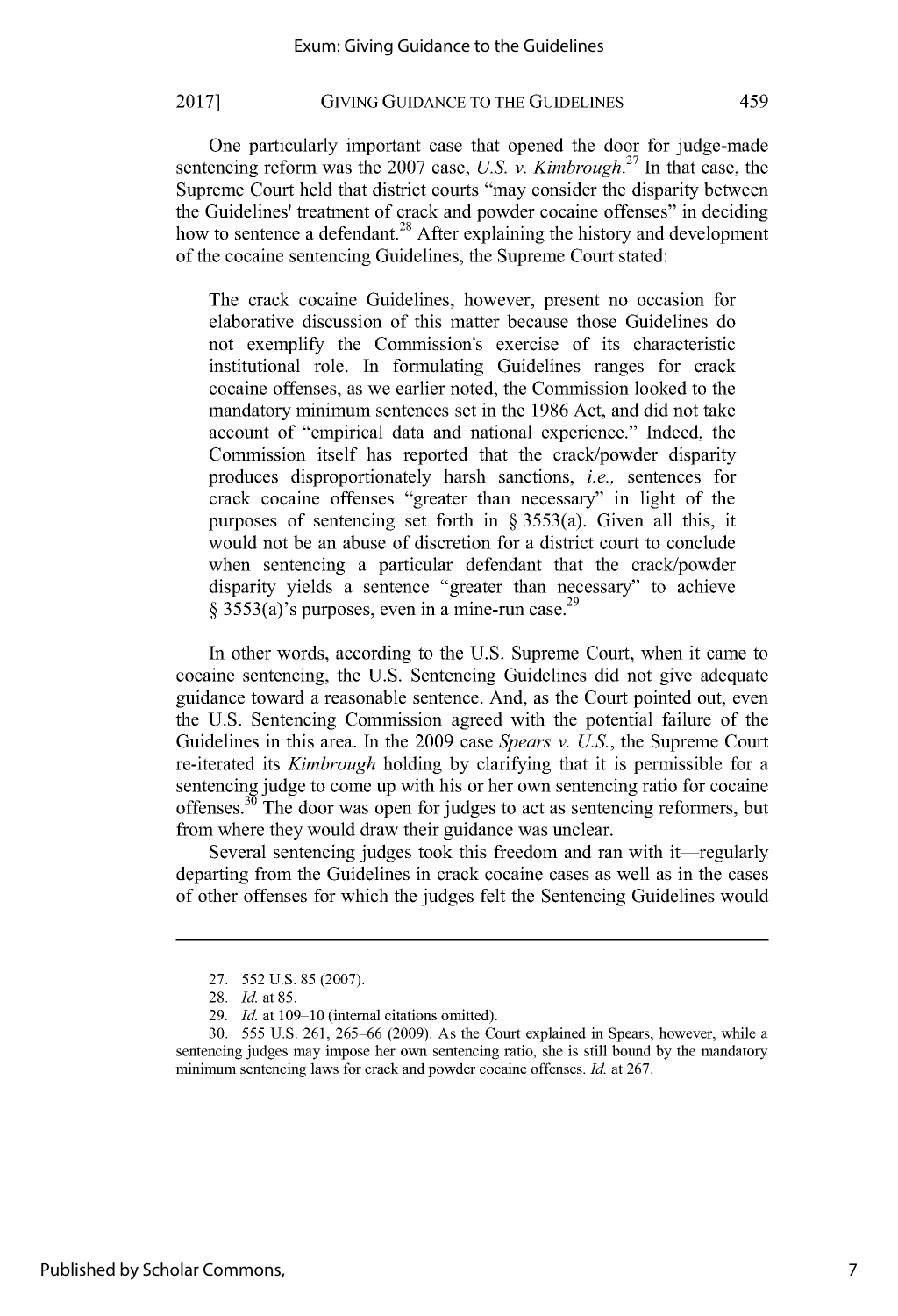## **SOUTH** CAROLINA LAW REVIEW 460 [VOL. **6 8:** 45 **3**

be unreasonable. When it came to sentencing crack cocaine offenders, some judges looked at the information available and created their own ratio. For Judge Lynn Adelman in the Eastern District of Wisconsin, that ratio was 20:1, which he adopted based on the Commission's recommendation to Congress at the time.<sup>31</sup> Several other judges have chosen the same course.<sup>32</sup> For other judges, the plan of attack was to impose complete parity—thus adopting a **1:1** sentencing ratio in cocaine cases. For instance, Judge Mark W. Bennett in the Northern District of Iowa (the sentencing judge in *Spears)* first decided to implement a **1:1** sentencing ratio for crack and powder cocaine offenders in **2009,** prior to the **FSA.33** He has maintained the commitment to that parity since the **FSA** imposed the **18:1** ratio. In the 2011 case, *U.S. v. Williams,34* Judge Bennett explained that he adopted a **1:1** ratio in the first place "on policy grounds, for several reasons, not least of which were the failure of the Sentencing Commission to exercise its characteristic institutional role in developing the Guidelines, the lack of support for the assumptions that apparently motivated adoption of the ratio, and the disparate impact of the ratio on black offenders."<sup>35</sup> Once the FSA changed the ratio to **18:1,** which was also reflected in the Sentencing Guidelines, Judge Bennett expressed a disappointment with the lack of expert reasoning for settling upon this new ratio. Judge Bennett explained:

When **I** first learned that the 2010 **FSA** was about to be passed, **I** just assumed that **I** would change my opinion from a **1:1** ratio to the new **18:1** ratio, because **I** assumed that Congress would have had persuasive evidence-or at least some empirical or other evidence before it as the basis to adopt that new ratio. **I** likewise assumed that the Sentencing Commission would have brought its institutional expertise and empirical evidence to bear, both in

**35.** *Id* at **853.**

**<sup>31.</sup>** United States v. Smith, *359* F. Supp. **2d771, 781-82 (E.D.** Wis. **2005).**

*<sup>32.</sup> See, e.g.,* United States v. Perry, **389** F. Supp. **2d 278, 308** (D.R.I **2005)** (adopting a 20:1 ratio); *see also* United States v. Castillo, No. **03** CR **835, 2005** WL 1214280, at *\*5* **(S.D.N.Y. 2005)** (adopting a 20:1 ratio); United States v. Clay, No. **2:03CR73, 2005** WL **1076243,** at \*4 **(E.D.** Tenn. **2005)** (rejecting the **100:1** ratio).

**<sup>33.</sup>** United States v. Gully, **619** F. Supp. **2d 633, 637 (N.D.** Iowa **2009).** The Defendant pleaded guilty to one count of distributing less than four grams of crack cocaine and three counts of distributing less than four grams of crack within **1,000** feet of a public playground or school after having previously been convicted of a felony. Judge Bennett sentenced the defendant to eighty-four months of incarceration instead of selecting a sentence within the **100:1** Guidelines range of **108-135** months. *Id.*

*<sup>34.</sup> See* United States v. Williams, **788** F. Supp. **2d 847 (N.D.** Iowa 2011) (criminal drug case where Judge Bennett applied a **1:1** crack-to-power ratio when deciding an appropriate sentence for the defendant).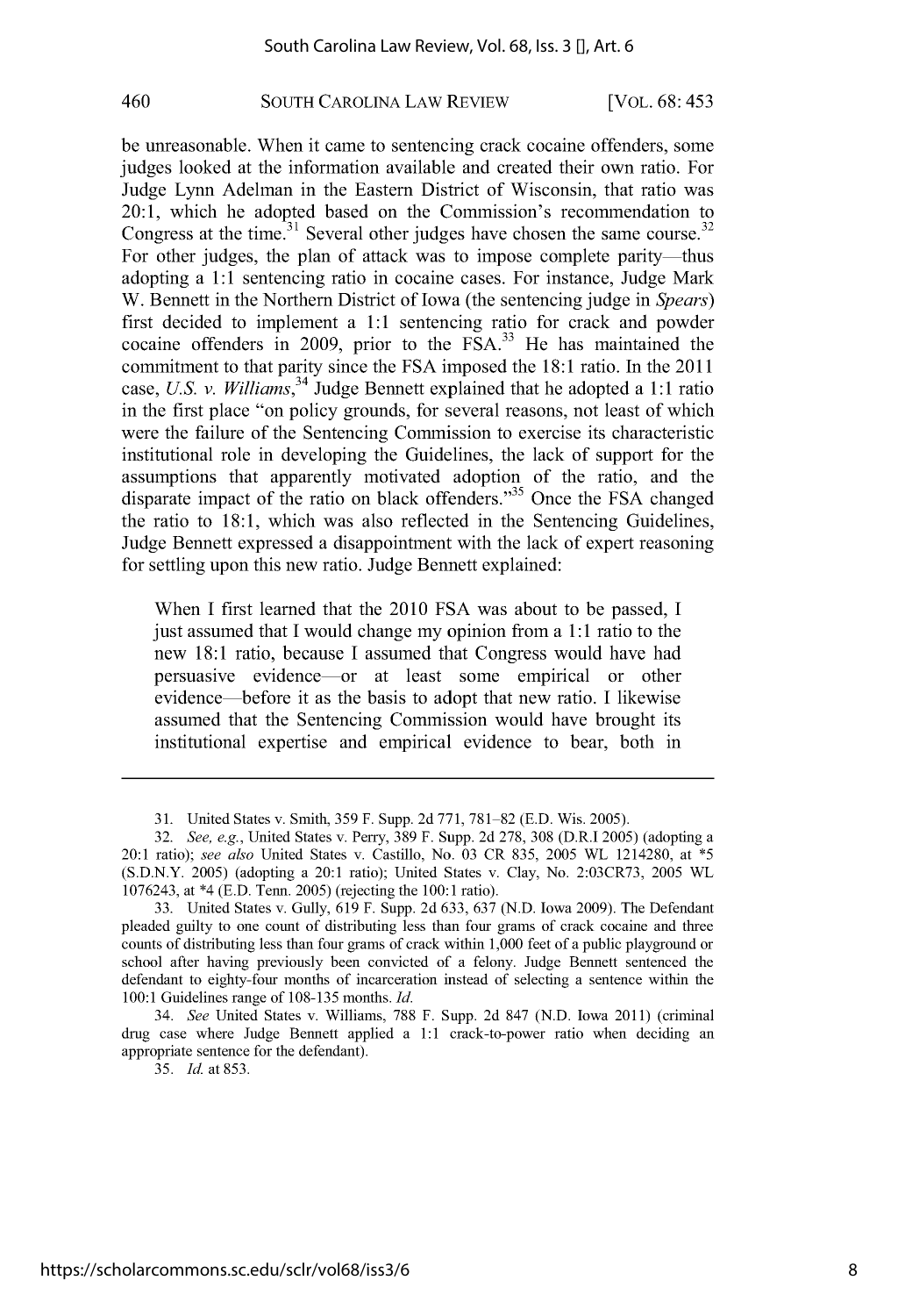advising Congress and in adopting crack cocaine Sentencing **<sup>36</sup>** Guidelines based on the **18:1** ratio.

What is clear from Judge Bennett's opinion is that he considered the new ratio imposed **by** the **FSA** was just as arbitrarily decided as the problematic **100:1** ratio. What we learn from the responses of all of these judges who forged out on their own to reform cocaine sentencing is that the Sentencing Guidelines did not provide them with the sentencing information they deemed relevant.

III. **WHEN JUDGES QUESTION SENTENCING** GUIDELINES: PRELIMINARY RESEARCH **FINDING**

As part of my research for an upcoming book project entitled, *Sentencing with Purpose: Conversations with Judges, I* have interviewed federal district judges across the country regarding their sentencing philosophies and practices.<sup>37</sup> This project will highlight what judges feel they need (and what they in fact need) in order to sentence with the purposes they, and society, hope to achieve through the criminal justice system. As the tide of sentencing reform is turning toward giving judges even more discretion in sentencing, it is vitally important to give judges the sentencing resources and support that they need to sentence with purpose. Each chapter of the book will address a different issue raised **by** the judges, including: **(1)** developing consistency in sentencing purpose through sentencing collaboration among judges; (2) the use of sentencing expert witnesses at sentencing hearings; **(3)** the appropriate and inappropriate use of studies in sentencing; and (4) dealing with the obstacles of incorporating purpose sentencing in an age of mandatory minimum sentencing. Within all of these topics, the use of the Federal Sentencing Guidelines is relevant and came up regularly in my discussions with the judges.

It is important to note that many federal district judges both trust and appreciate the guidance given in the Sentencing Guidelines. During several interviews, judges noted the extensive research conducted **by** the **U.S.** Sentencing Commission and the value of much of the information that can

**<sup>36.</sup>** *Id.* at **849-50.**

**<sup>37.</sup>** As of the time of this Article's publication, **I** have interviewed 20 federal district judges, spanning 14 federal districts and covering **8** federal circuits, with an ever-growing list of judges who have committed to being interviewed. Before publication of the final book project, judges have the option of remaining anonymous or having either ideas or direct quotes attributed to them. Because these anonymity elections are still pending, **I** will not identify any of the participating judges to whom **I** refer in this Article.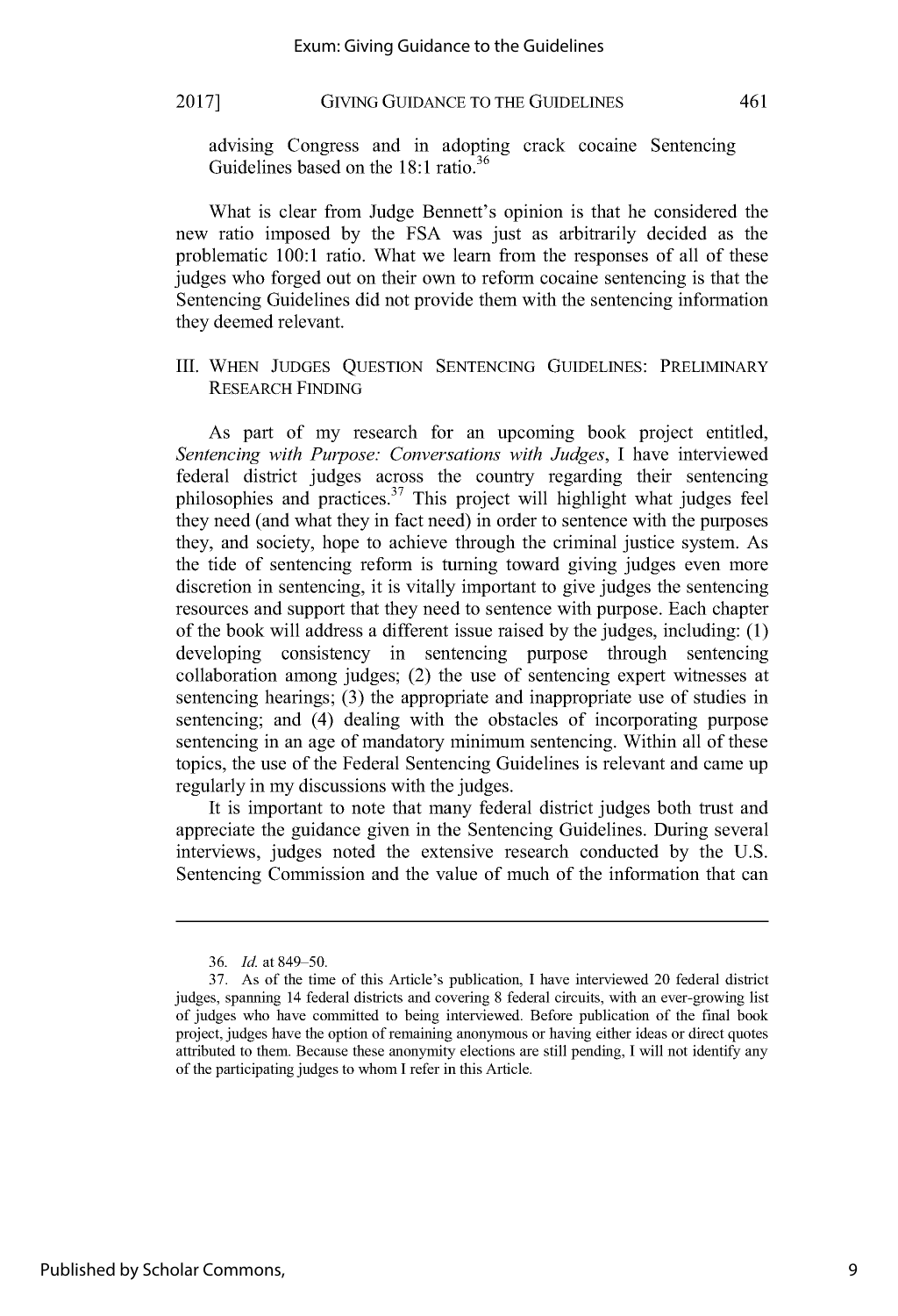## **SOUTH** CAROLINA LAW REVIEW 462 [VOL. **6 8:** 45 **3**

be found on the Commission's website and in its publications. Therefore, the focus of this Article is not to suggest that the Sentencing Commission does not provide any meaningful information to sentencing judges. Rather, the purpose of sharing my findings is to think about what can be learned from those instances in which judges question the usefulness of the Guidelines, and how those lessons might be incorporated into the larger sentencing reform discussion. With that in mind, the following are the types of criticisms of the Sentencing Guidelines that judges have shared with me during our interview sessions.

## *A. Overall Concerns About Sentencing Guidelines*

Some district judges have problems with sentencing guidelines in general and will likely always take issue with them, regardless of their form. One judge said she had "never been a fan" of sentencing guidelines; another said that he found guidelines to be "unnecessary." These comments reflect a view that judges ought to be trusted to make sentencing decisions based on the information before them, and that judges are capable of making appropriate sentencing decisions without needing sentencing guidelines. **Of** course, judges with this view understand that they are required **by** law to calculate and consider the applicable Guidelines range for all cases before them. They are simply indicating that they do not find much value in that exercise and are not of the opinion that the uniformity goal of sentencing guidelines is either achievable or necessary. Other judges, however, pointed to concerns that they have specifically about the **U.S.** Sentencing Guidelines.

Those judges who have criticisms, particularly about the Federal Sentencing Guidelines, often refer to the complexity of the Guidelines themselves. One judge called them the "so-called Guidelines" because having so many factors ends up making them no help at all in creating uniformity. Others note this complexity as proof that the Guidelines contain many irrelevant factors, making the final range "unreliable" in many cases. While there are certainly judges who find the complexity of the Guidelines admirable, even some of those judges thought that the Guidelines got the punishment "calibration wrong", leading to sentences that are often longer than necessary to accomplish the goals of sentencing. These judges all indicate an overall uneasiness about the sentencing guidelines, which tends to cause them to doubt the reasonableness of Guidelines sentence in any particular case. When it comes to thinking about sentencing reform, these judges are telling us that they are looking for reliable information to use in making their sentencing decisions, but they do not always believe that the Guidelines are providing such material.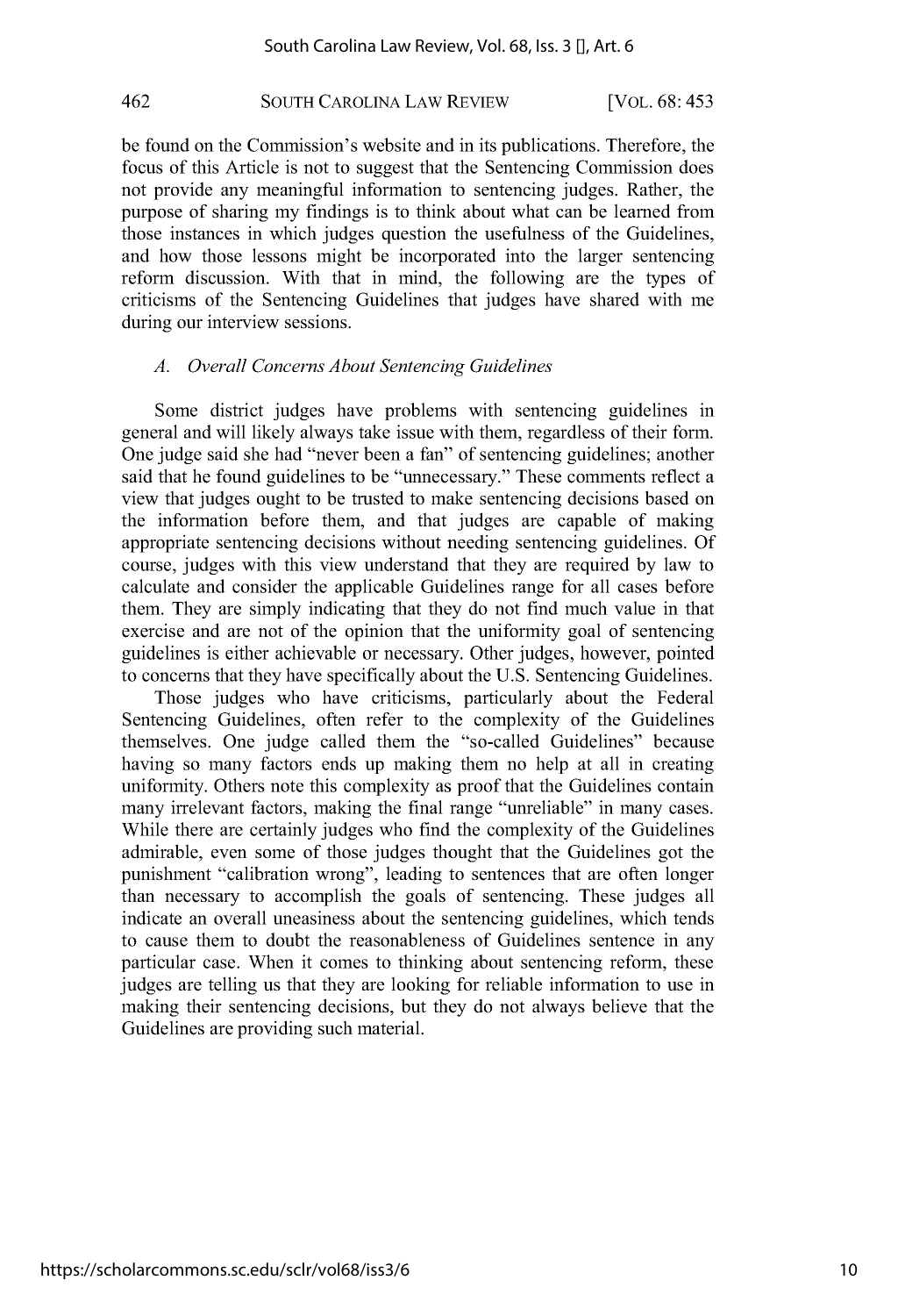#### *B. Particular Aspects of the Guidelines More Suspicious Than Others*

For several judges, even if they had an overall appreciation for the Guidelines, they believed that there were certain aspects of the Sentencing Guidelines that regularly provided less reliable and relevant information than other parts of the Guidelines. The two culprits that were usually raised as "suspicious" were the portions of the Guidelines applicable to drug offenses, and those applicable to child pornography possession and receipt offenses. Here are some of the **highly** critical perceptions that some district judges have of the drug Guidelines: "drug sentences are out of control"; "drug Guidelines are out of whack"; "Guidelines are obsessed with drug quantities"; and "these Guidelines are being used to drive prison populations and destroy lives." These are quite serious indictments. To be fair, when it comes to drug quantities, the Guidelines have been reflective of Congressional directives and highly-punitive mandatory minimum sentencing laws. The same is true for child pornography Guidelines, which one judges referred to as "astronomical for political reasons." However, what is important to gather from judicial commentary is the impression that judges have about the reliability of the Guidelines for drug offenses. For those critical of these Guidelines, their tendency is to discount the Guidelines' relevance. **If** the Sentencing Commission feels that there is important information being offered in the drug offense Guidelines, then that message must be communicated to judges. As sentencing judges continue to reform sentencing on their own, it is to the Commission's advantage to provide information to judges in ways that explain how the data behind the Guidelines finds its way into the Guidelines ranges that judges are required to consider.

## *C. Criticism Regarding the Development of Guidelines*

**A** recurring theme that was raised in my conversations with judges was the concern that much of the Sentencing Guidelines is not empirically based. Some judges seemed to express a feeling of betrayal about this, with one saying, "They told us all of the guidelines are empirically based, but that's not true **.** . **.** they aren't." For those judges concerned about this aspect of the Guidelines development, the thought was that, what could be useful about sentencing guidelines would be if they were indicating what other judges were actually doing. In other words, for a Guidelines sentence to reflect the "heartland" of cases, it should be representative of the types of sentences that other judges were imposing. The difficulty with this view, of course, is that for nearly two decades judges have been required to sentence within the Guideline range except in very specific instances. As one judge put it,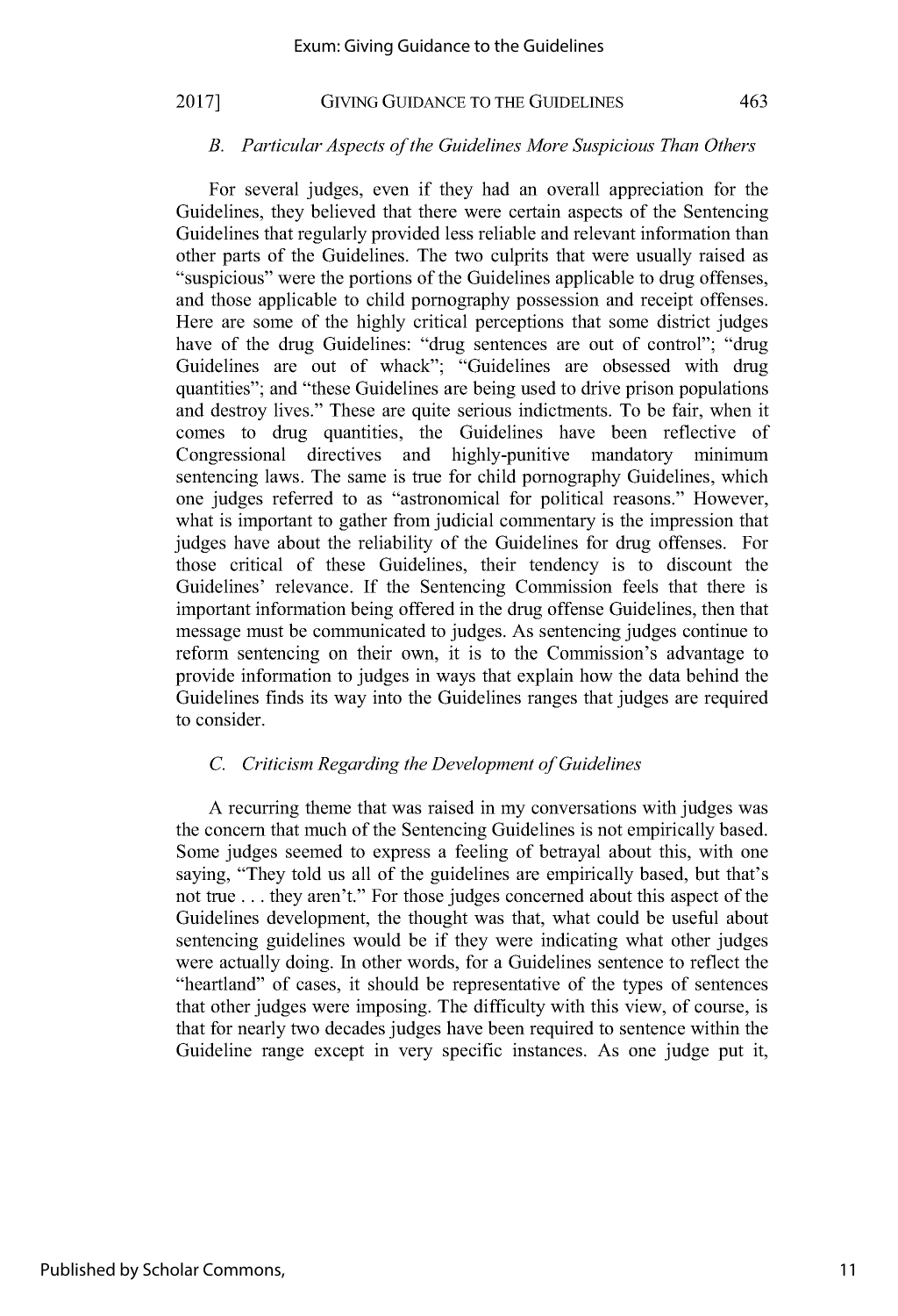## **SOUTH** CAROLINA LAW REVIEW 464 [VOL. **6 8:** 45 **3**

"unfortunately the Guidelines provide an anchor/base that in some cases is completely an artificial construct of the politics of that time, so you have to sentence against that backdrop." Though still imperfect, one suggestion to deal with this is to begin now with a re-do at empirically based Guidelines. **If** judges' current sentencing practices, including those instances when judges are regularly departing from the applicable Guidelines range, were reflected in revised Guidelines ranges, then at least some judges would find that more useful than Guidelines that are divorced from current practice and seem to miss certain aspects of judicial concern. One judge commented that in this *post-Booker* era, the only way she can figure out what other judges are doing is to get statistics from the Commission **by** asking the Commission to run certain data points for her. Though she noted that the Commission makes this information available to any judge who may want it, she also indicated that it takes time and effort to get this information given the way it is currently collected and stored. Judges of this view are looking for the Guidelines themselves to already incorporate statistics on judicial sentencing practices.

## *D. The Missing Pieces of the Guidelines*

In addition to wishing that the Sentencing Guidelines ranges mirrored judges' own sentencing decisions and concerns, several judges indicated that the Guidelines were missing other key pieces of information about which they cared in making their sentencing determinations. More than one judge indicated a concern about a defendant's history of violence and noted that there was no history of violence upward departure in the Guidelines calculation. One judge said that the when it came to protecting the public, the Guidelines are "woefully inadequate about taking into account violence and history of violence." For other judges, it was general information about a defendant's background which the judge wished had a place for consideration within the Guidelines calculation. In deciding whether a defendant's background justified a below-guidelines sentence, some judges wished that the Commission would give guidance on how certain background factors play into recidivism and dangerousness. While all of this may be a tall order for the Commission to accomplish, these comments from judges indicate that many judges are looking for the Sentencing Guidelines to present information different in kind and format than what the Commission has done since **1986.**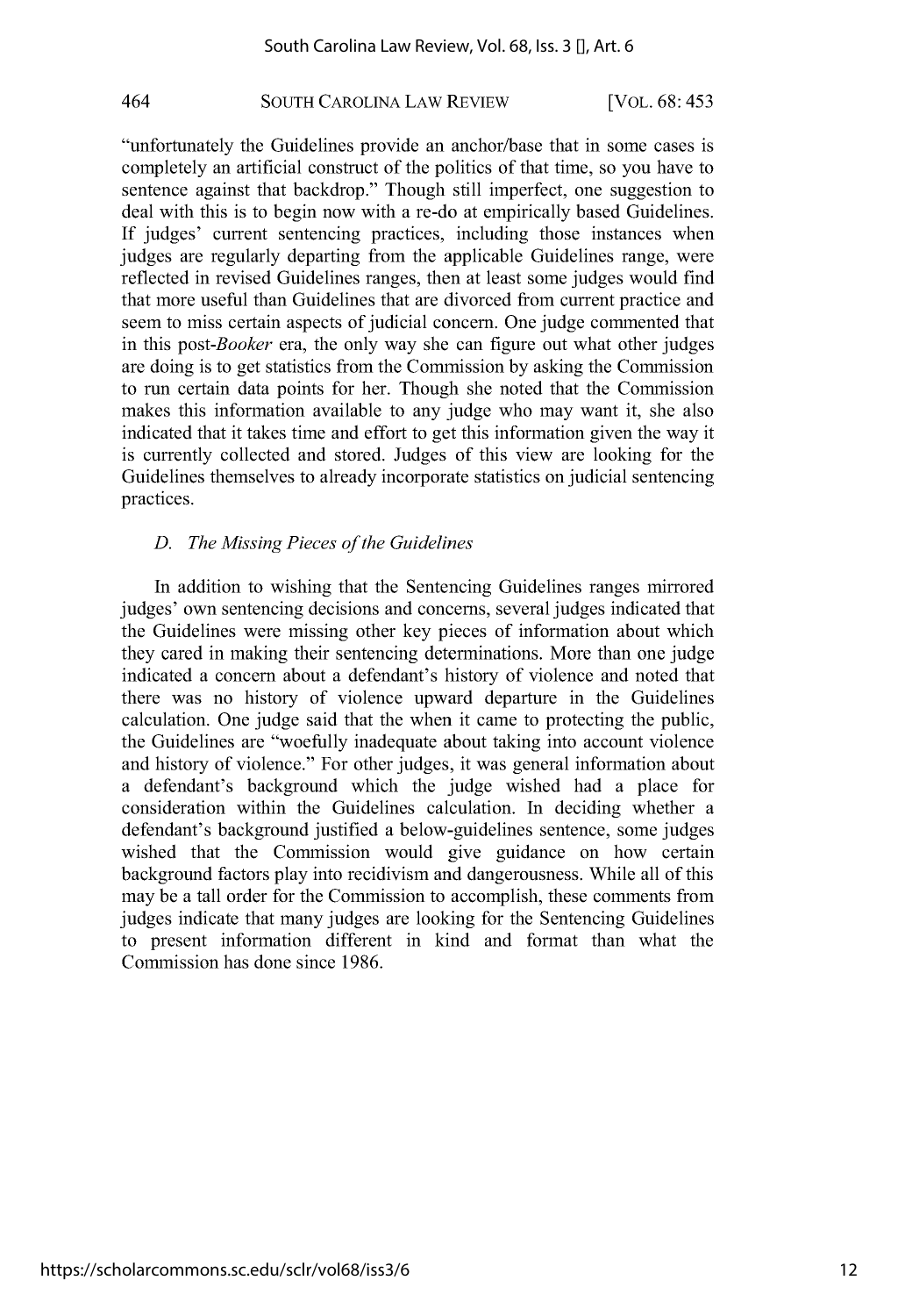**IV. CONCLUSION: JUDGES, SENTENCING** REFORM, **AND** THE **POTENTIAL** OF THE **GUIDELINES**

For many judges, an ultimate concern about the Sentencing Guidelines is that there has not been a guiding purpose in federal sentencing. But, there is certainly a desire among judges to have the Sentencing Commission think about sentencing goals and to tailor the Guidelines to achieving those goals. As one judge put it, "if we take recidivism, the Sentencing Commission could concentrate on that; if you wanted to put in a rehabilitative ideal, then the Sentencing Commission could be doing more with that." What one can take from all of these conversations with judges is that judges are open to information. They are all trying to come to the "right" sentence for defendants and they welcome statistics and data-driven reports about sentencing. However, there are several district judges who do not feel as though the Sentencing Guidelines are regularly providing them with information that helps them to accomplish their mandated sentencing goal of imposing a reasonable sentence. For those judges, the options are to look to information provided elsewhere, or to their own sentencing experience, to decide on appropriate sentences. While these approaches may not necessarily be a bad thing, there is a missed opportunity when it comes to sentencing reform. As trends continue toward reducing incarceration and refocusing resources to address recidivism and to reduce over-punishment on low-level offenders, judges should be brought into the fold in more consistent ways. Rather than leaving it up to judges to determine for themselves on a case-by-case basis whether a sentencing policy put forth **by** the Guidelines is too harsh, the Guidelines can be adapted to present information to judges that would show how the Guidelines are responding to those sentencing reform trends and objectives. **Of** course, it would be necessary for the Sentencing Guidelines to actually be doing this before such a message could be communicated to judges. And, perhaps that is the most useful lesson presented by these conversations with judges-that the Guidelines could use more guidance from the in reflecting today's punishment goals.